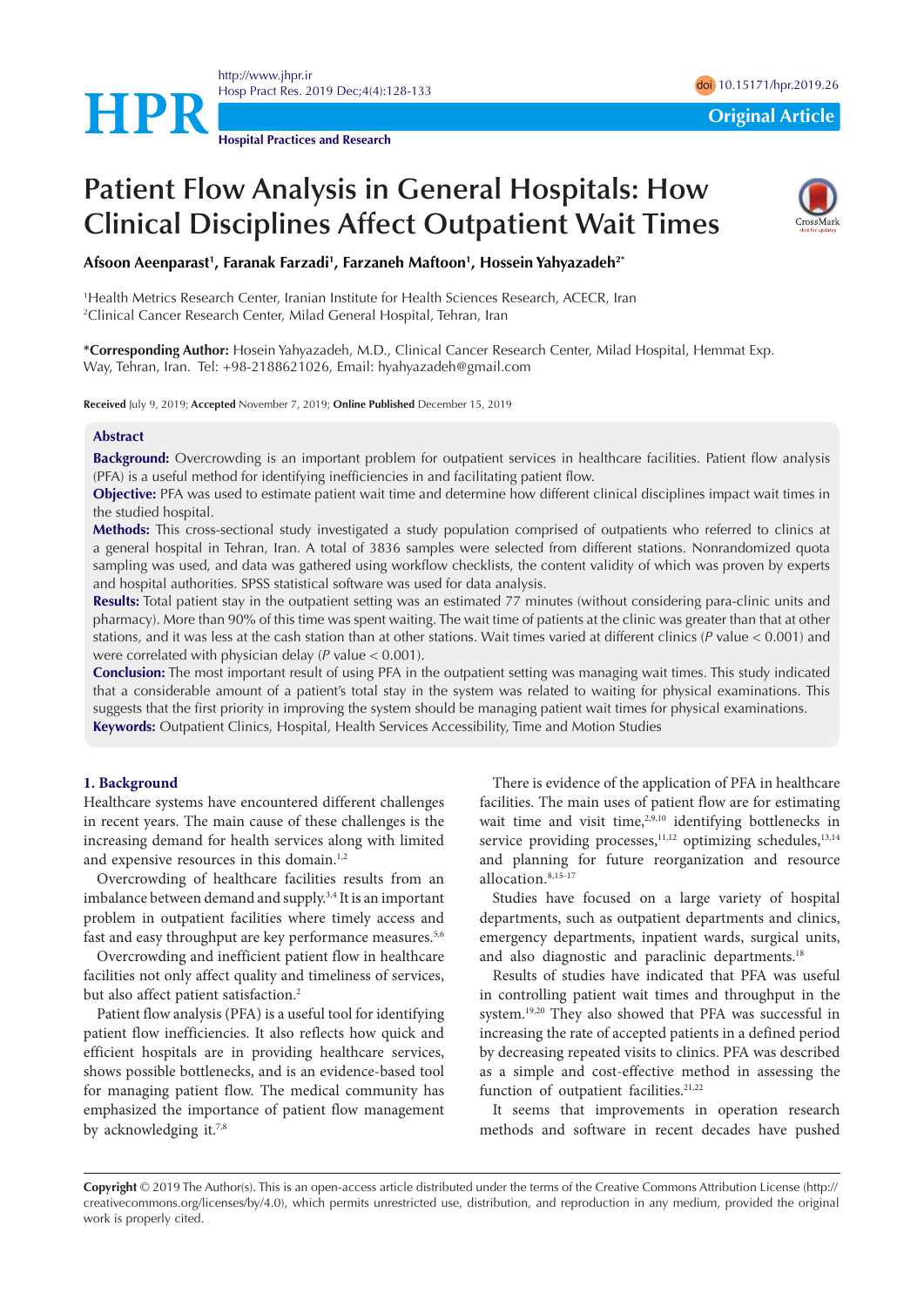research toward decision-making using PFA. Providing an exact and comprehensive picture of the present situation has an important role in managing processes and improving the efficiency and effectiveness of services.<sup>23,24</sup>

The importance of this approach is twofold in systems that suffer from a scarcity of resources and increasing demand, such as the hospital in the current study.

The studied hospital was a large general non-educational hospital in Tehran, Iran. This center provides not only comprehensive inpatient and outpatient services, but also a wide range of paraclinic and diagnostic services mainly to the population under coverage of the social security insurance in the country. The comprehensiveness of services on one hand and decreased out-of-pocket payments by providing insurance coverage on the other has increased the demand for services in this center. Improving patient flow at this center would enable more patients to be treated and access to services to be increased.

## **2. Objective**

This study aimed to analyze patient flow in hospital clinics for estimating patient wait time and assessing the impact of different clinic disciplines on the wait time in the studied hospital.

#### **3. Methods**

This cross-sectional study was conducted in 2013. The study population was outpatients referring to clinics of a general hospital in Tehran, Iran. The large variety of outpatient services is provided in this hospital. Patients are admitted in hospital clinics as either scheduled or walkin patients. The minimum sample size in each station was estimated to be 250 cases by considering  $\alpha$ =0.05,  $\beta$ =80%,  $\delta$  = 5.12 minutes, and d = 1 minute.<sup>25</sup> A total of 4336 samples was selected from different stations as follows: 336 from the admissions department, 250 from the cash department, 250

from follow-up appointments, and 3500 from 14 specialty clinics (internal medicine, general surgery, obstetrics and gynecology, cardiology, infectious disease, orthopedic, urology, ear nose and throat, dermatology, ophthalmology, psychology, neurology, neurosurgery, and anesthesiology). Nonrandomized quota sampling was performed in different stations of the service delivery process. Samples were selected independently from different clinics on different days of the week. Sampling was continued until the sample size was completed. The inclusion criteria comprised consent to participate in the study and receiving outpatient services at the hospital clinics.

Before data was gathered, the aim and process of the study were explained to the patients. Only those patients who agreed to participate were included in the study. The identity of the patients was kept confidential. A checklist made by the researchers, who considered the study aim and outpatient workflow at the setting, was used to record patient entrance and exit times at each station. The content validity of the checklist was proven by experts and hospital authorized. Data was gathered by five trained questioners who were familiar with the hospital and its workflow. SPSS statistical software was used for data analysis. Descriptive analysis was used to estimate central and dispersion indices, the Kolmogorov-Smirnov test was used to test the normality of the intended variables, Kruskal-Wallis and Mann-Whitney nonparametric tests were used to compare means, and the Spearman coefficient was used to analyze the correlation.

#### **4. Results**

This study evaluated 336, 250 259, and 3500 samples from the admissions department, cash station, followup appointments, and hospital clinics, respectively. The patient flow of outpatients ([Figure 1](#page-1-0)) was analyzed.

<span id="page-1-0"></span>The results indicated that patient wait times were higher



**Figure 1.** Patient Flow Analysis in Studied Hospital.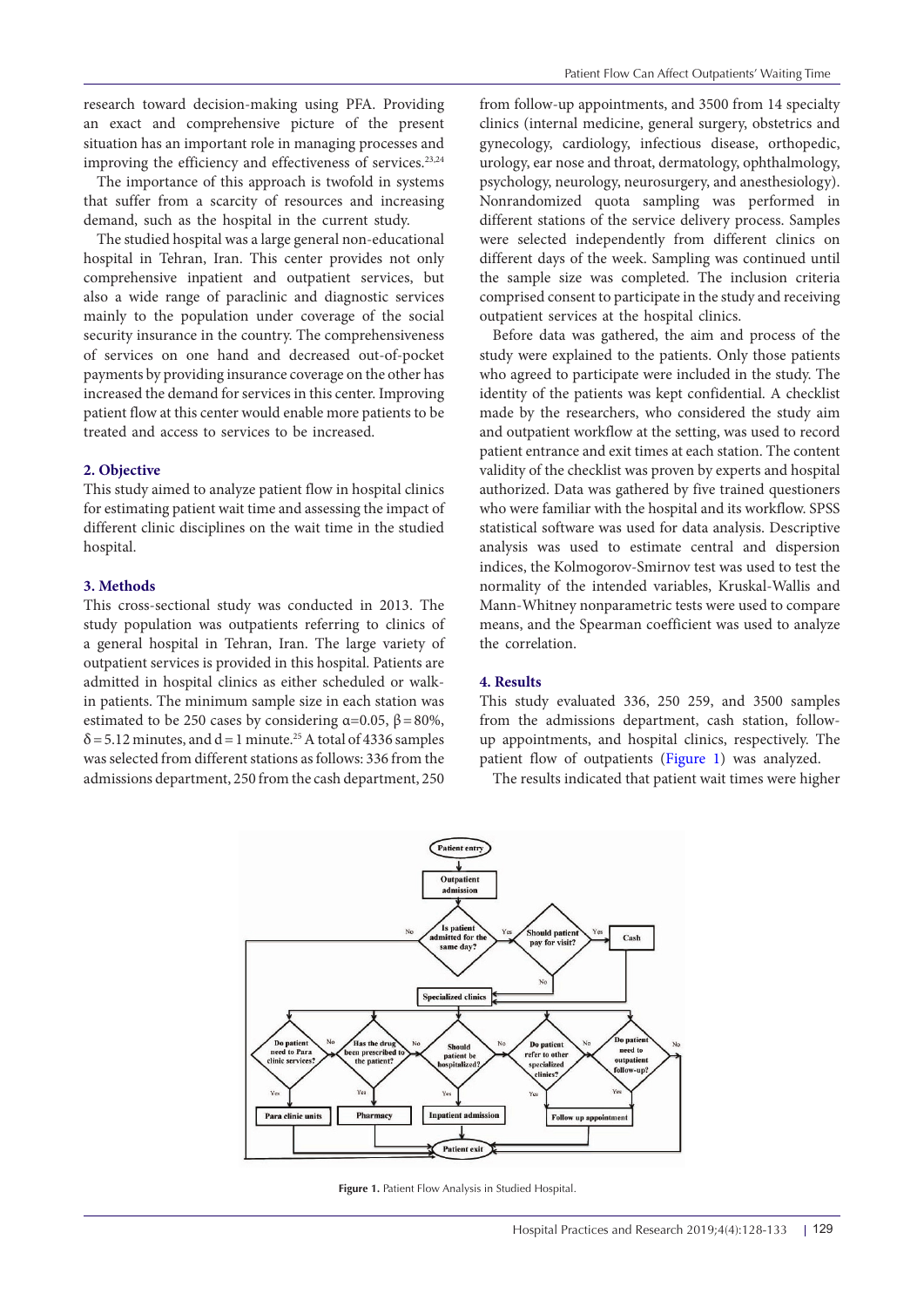at the clinics and lower at the cash station than at any other stations. The descriptive statistics of patient wait times and service times are presented in [Table 1](#page-2-0).

Data analysis indicated that patients who referred to all stations, including admissions, cash, clinics, and follow-up appointments, waited 70.2 minutes to receive 6.8 minutes of services. Thus, total time for patient attendance was estimated to be 77 minutes (without considering paraclinic units and pharmacy). It can be concluded that more than 91% of patient attendance time was spent waiting for services, and less than 9% was spent receiving services. Therefore, the waiting time is a considerable challenge in the studied center [\(Figure 2\)](#page-2-1).

The examination room was responsible for about 82.2% of total patient wait time and 55.9% of total service time [\(Table 1\)](#page-2-0).

More investigation into outpatient wait times for doctor visits in different specialty clinics indicated that this variable was not the same at all clinics  $(P < 0.001)$ . Patients experienced the lowest wait time at the anesthesia clinic and the highest wait time for the surgery clinic. The complete information of waiting time in specialty clinics is presented in [Table 2.](#page-2-2)

In the current study, physician delay times in different clinics were also assessed. The official start time of the clinics was 8:00 am. Physician delay was measured from this time as a criterion. Statistical analysis indicated that this variable differed significantly among clinics. Detailed information is provided in [Table 3](#page-3-0).

Analyzing the correlation of outpatient wait times and physician delay times indicated that these variables had a significant and positive relationship (*P* < 0.001, Spearman  $correlation = 0.37$ ).

#### **5. Discussion**

Wait times for outpatients and the management thereof is a major challenge to providing outpatient services, especially in large centers and hospitals.26

Studying patient flow in the system will help identify the current status of the system and its bottlenecks and will play an important role in managing the delivery process and, ultimately, reducing wait times for patients.<sup>1</sup>

Patient flow assessment results from the studied hospital indicated that more than 91% of a patient's total stay in the

<span id="page-2-1"></span>

**Figure 2.** Wait Times at Different Service Providing Stations.

<span id="page-2-2"></span>**Table 2.** Outpatient Wait Times (in Minutes) at Different Specialty Clinics in the Studied Center

| <b>Specialty Clinic</b>   | Mean  | <b>Standard Deviation</b> | Median |
|---------------------------|-------|---------------------------|--------|
| Ear, nose, and throat     | 102.7 | 68.2                      | 91.0   |
| Orthopedic                | 68.5  | 40.2                      | 72.0   |
| Urology                   | 70.6  | 59.0                      | 58.0   |
| Psychology                | 70.6  | 49.9                      | 81.0   |
| Anesthesia                | 36.8  | 25.4                      | 30.0   |
| Dermatology               | 76.5  | 58.7                      | 67.0   |
| Surgery                   | 103.3 | 47.3                      | 103.0  |
| Ophthalmology             | 69.0  | 45.3                      | 63.0   |
| Cardiovascular            | 67.8  | 43.9                      | 59.0   |
| Internal disease          | 46.6  | 49.9                      | 64.0   |
| Infectious disease        | 55.4  | 37.5                      | 51.0   |
| Obstetrics and gynecology | 57.1  | 43.8                      | 60.0   |
| Neurosurgery              | 102.8 | 66.6                      | 102.0  |
| Neurology                 | 80.7  | 62.9                      | 67.0   |
| Total                     | 57.7  | 54.9                      | 65.0   |

<sup>a</sup>*P* value <0.001.

system was related to wait time, and more than 82% of total wait time was for physical examinations. Mohebbifar et al indicated that 61.72% of total wait time was related to the pre-examination stage, and Pandit showed that the average wait time for a consultation was about 40 minutes, which is longer than other wait times in the process of providing outpatient services. This suggests that the first priority of actions to reduce wait times is to manage patient wait times for a physician examination.<sup>8,27</sup>

<span id="page-2-0"></span>**Table 1.** Descriptive Statistics of Waiting Times and Service Times at Different Service Providing Stations

| Variable        | <b>Station</b>        | No. of Samples | Mean (min) | Median (min) | <b>Standard Deviation (min)</b> | Minimum (min) | Maximum (min) |
|-----------------|-----------------------|----------------|------------|--------------|---------------------------------|---------------|---------------|
| Wait time       | Admissions            | 336            | 6.6        | 4.0          | 7.6                             | 0.0           | 37.0          |
|                 | Cash                  | 250            | 2.7        | 2.0          | 2.9                             | 0.0           | 14.0          |
|                 | Clinics               | 3500           | 57.7       | 65.0         | 54.9                            | 0.0           | 297.0         |
|                 | Follow-up appointment | 259            | 3.2        | 1.0          | 4.8                             | 0.0           | 19.0          |
| Service<br>time | <b>Admissions</b>     | 336            | 0.4        | 0.0          | 7.0                             | 0.0           | 3.0           |
|                 | Cash                  | 250            | 1.4        | 1.0          | 0.6                             | 0.0           | 4.0           |
|                 | Clinics               | 3500           | 3.8        | 3.0          | 2.0                             | 0.0           | 20.0          |
|                 | Follow-up appointment | 259            | 1.2        | 1.0          | 0.5                             | 0.0           | 3.0           |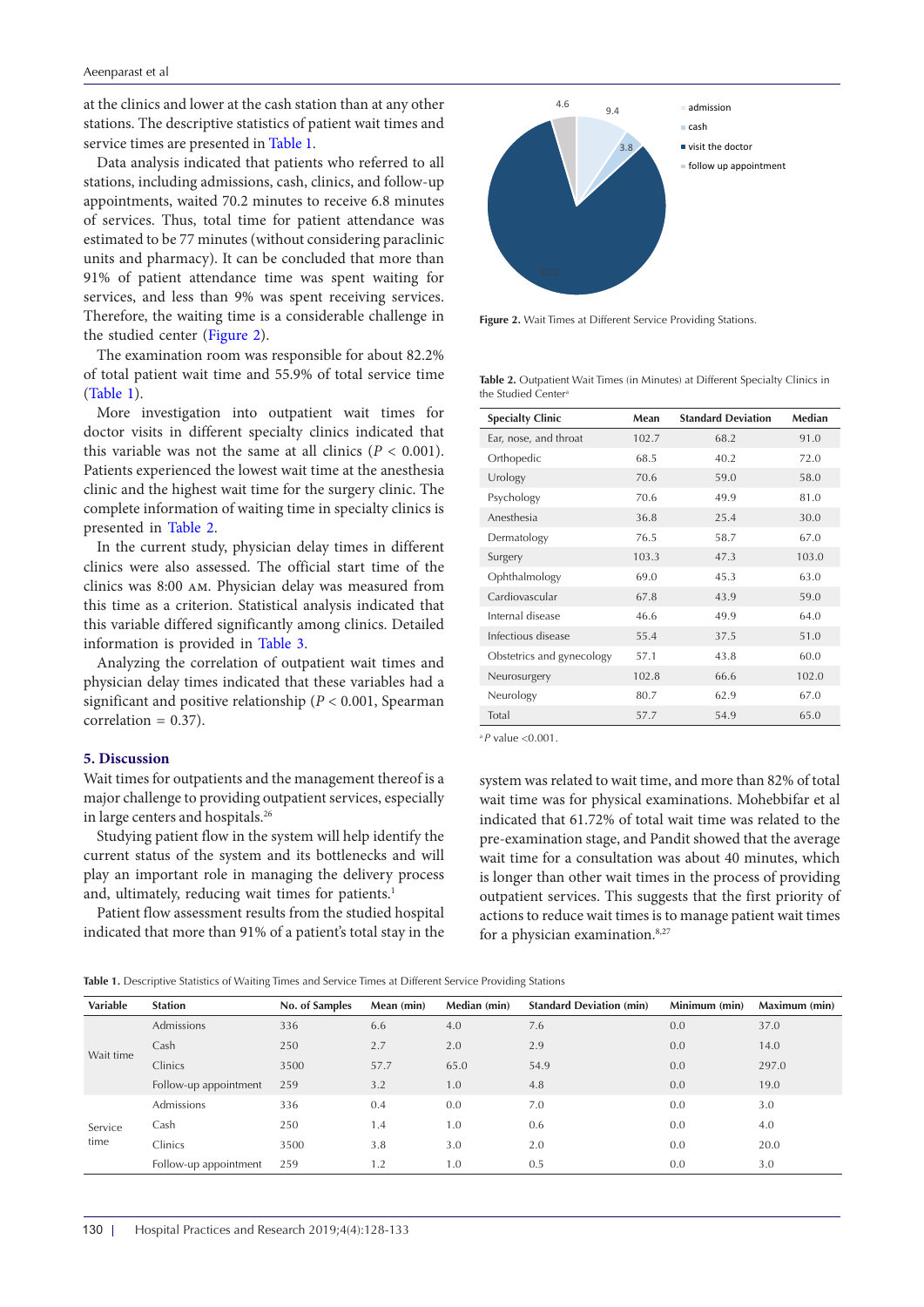<span id="page-3-0"></span>**Table 3.** Physician Delay (in Minutes) at Different Specialty Clinics Minutes in the Studied Center

| <b>Specialty Clinic</b>   | Mean   | <b>Standard Deviation</b> | Median |
|---------------------------|--------|---------------------------|--------|
| Ear, nose, and throat     | 101.6  | 40.7                      | 120.0  |
| Orthopedic                | 51.4   | 29.1                      | 30.0   |
| Urology                   | 58.2   | 44.1                      | 55.0   |
| Psychology                | 104.9  | 54.1                      | 120.0  |
| Anesthesia                | 42.6   | 46.5                      | 30.0   |
| Dermatology               | 88.9   | 41.0                      | 90.0   |
| Surgery                   | 74.4   | 36.6                      | 90.0   |
| Ophthalmology             | 45.9   | 39.7                      | 50.0   |
| Cardiovascular            | 33.8   | 27.4                      | 30.0   |
| Internal disease          | 14.2   | 24.9                      | 20.0   |
| Infectious disease        | $-2.6$ | 20.8                      | 0.0    |
| Obstetrics and gynecology | 80.4   | 32.6                      | 30.0   |
| Neurosurgery              | 80.4   | 29.3                      | 80.0   |
| Neurology                 | 77.9   | 49.9                      | 60.0   |
| Total                     | 59.4   | 49.6                      | 60.0   |

a *P* value <0.001.

The assessment of service time also indicated that nearly 60% of total service time was spent for examination rooms and clinics. Clearly, more than half of the total service time is spent for the main service in this process. This indicated that the administrative processes were logically designed and did not overwhelm the time of the main service.<sup>8</sup> The median length of visits by specialists was estimated to be 3 minutes, which is low. Hasanpoor et al estimated specialist visit times in general hospitals in Qazvin and reported that the mean outpatient visit length was  $4.67 \pm 2.43$  minutes, which is significantly different from the standard.<sup>28</sup> [Tai-](https://www.ncbi.nlm.nih.gov/pubmed/?term=Tai-Seale M%5BAuthor%5D&cauthor=true&cauthor_uid=17850524)[Seale](https://www.ncbi.nlm.nih.gov/pubmed/?term=Tai-Seale M%5BAuthor%5D&cauthor=true&cauthor_uid=17850524) et al showed that the median visit length was 15.7 minutes to visit primary care physicians in primary care practices in the United States.29 Evidence indicates that shortness of visit time is not a problem only for the studied center; it is a widespread problem throughout the country. Length of visit time and time spent on direct patient contact during the outpatient visit are associated with quality of care and patients' and physicians' satisfaction. Thus, efforts should be made to improve these criteria in the studied center.<sup>30</sup>

To reduce wait times, clinics with longer wait times should first be identified. In this study, the ear, nose, and throat; surgery; and neurosurgery clinics had the highest wait times. These clinics should be considered as the first priority for managerial intervention. Assessing the disciplines of these first priority clinics will help reduce wait times in these clinics and, consequently, in the hospital.<sup>31</sup>

One of the most important disciplines investigated in this study was physician delay. The results indicated that physician delay times positively affect patient wait time and should be considered as a key factor in designing managerial interventions.<sup>32</sup>

Considering the ratio of physicians to patients in these first priority clinics and simulating the performance of

# Research Highlights

#### **What Is Already Known?**

There are different technics for reducing waiting time in healthcare facilities. PFA is one of them that is easier and more relevant. Considering the healthcare resources limitation reveals the necessity of using this technic in improving the productivity of resources.

# **What This Study Adds?**

As the study showed, the use of the PFA plays an important role in depicting the work flow in health facilities, bottlenecks and ways to improve work flow. This method can be combined with simulation analysis or use solely. In our health system which using these decision making tools are not common, simplifying decision making tools will increase the application of these methods and will improve the health centers outputs and outcomes.

them could be helpful in measuring the impact of different strategies on patient wait time in the clinics.<sup>33,34</sup>

Analyzing patient flow was very helpful in defining the strengths and weaknesses of the studied hospital. Attention paid to the strengths and to eliminating the weaknesses will play an important role in increasing resource efficiency and improving patient satisfaction.

# **6. Conclusion**

The studied center encountered 2 considerable challenges: relatively long wait times and short visit times. These two challenges are limiting factors that could affect patient satisfaction and quality of services. Managerial actions and techniques would be very effective in controlling the situation.

PFA is an effective technique for identifying healthcare processes that do not work well and need to improve. It is also useful in decreasing patient wait times for receiving care. In the current study, the use of PFA provided a good picture of the whole system. It also had some indirect impacts, including improved understanding by the clinic staff about the patient flow process and its bottlenecks. Most providers were surprised by the study results. It is hoped that this understanding will be effective on their behavior and performance in reducing the problems.

Different decision-making techniques can be used alone or along with PFA to provide evidence-based decisions. None were used in this study, considering the study objectives and time and money constraints.

Although the impact of implementing the interventions on system performance was not assessed in this study, related studies have indicated that improving patient flow will be effective in improving quality of services and patients' and providers' satisfaction.

# **Authors' Contributions**

AA made substantial contributions to the study design,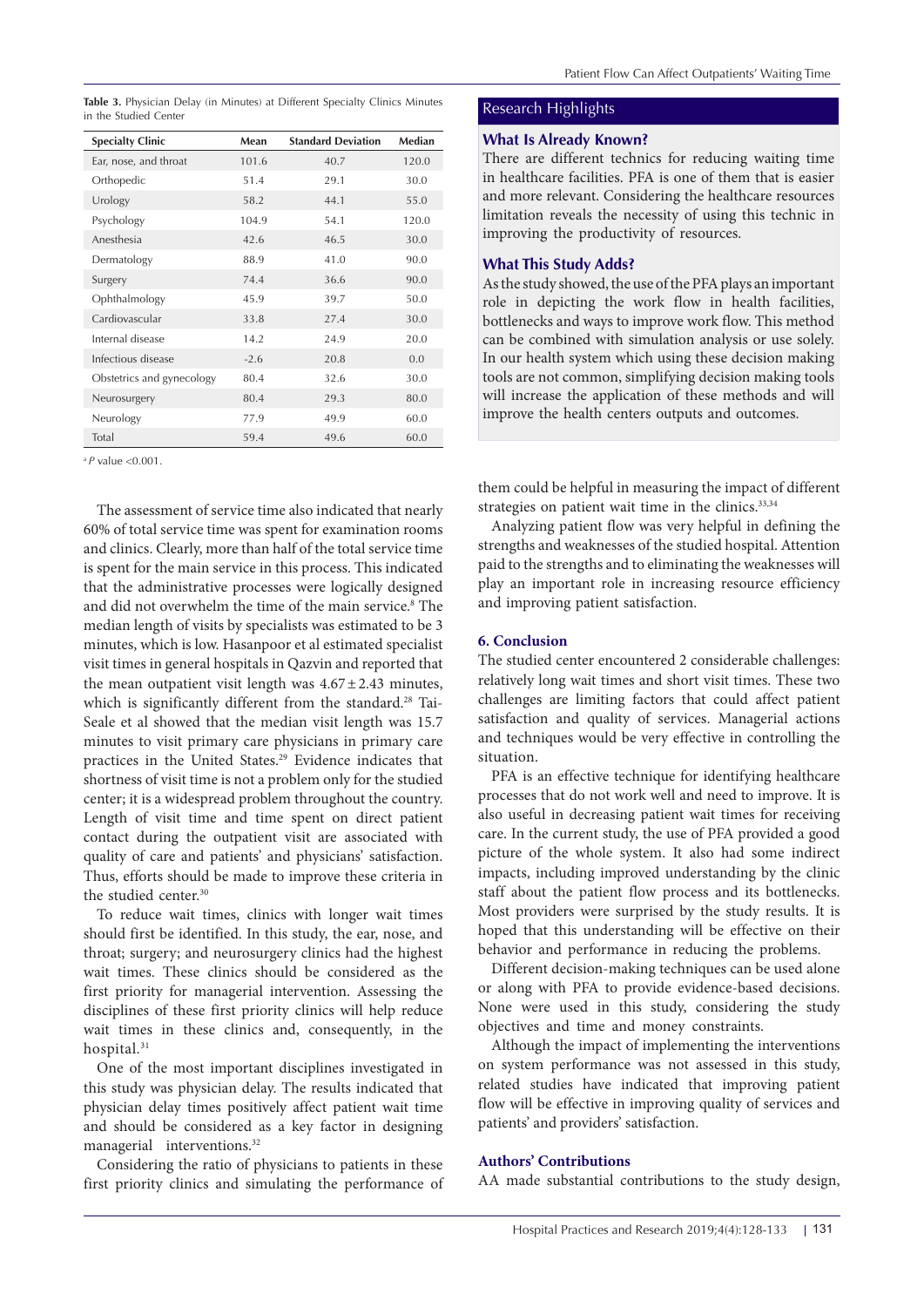analysis, interpretation of data, and in drafting the manuscript. FF contributed to the study design and reviewing the manuscript. FM contributed to designing the study, interpreting the data, and drafting the manuscript. HY participated in the acquisition of data and gave final approval of the version to be published.

#### **Conflict of Interest Disclosures**

The authors declare that they have no conflicts of interest.

# **Ethical Approval**

This study was assessed and approved in the hospital ethic committee.

#### **Acknowledgments**

This article is based on the "Patient flow analysis and assessing the wait time in hospital clinics" research project. This study was funded by contract no. 10100128 on 14th Nov. 2012 and planned and implemented by the Iranian Institute for Health Sciences Research (IHSR). The authors would like to thank everyone who contributed in this study.

#### **References**

- 1. Hall R, Belson D, Murali P, Dessouky M. Patient Flow: Reducing Delay in Healthcare Delivery. Springer US; 2013. doi:[10.1007/978-1-4614-9512-3.](https://doi.org/10.1007/978-1-4614-9512-3)
- 2. Dixon CA, Punguyire D, Mahabee-Gittens M, Ho M, Lindsell CJ. Patient flow analysis in resource-limited settings: a practical tutorial and case study. Glob Health Sci Pract. 2015;3(1):126- 134. doi[:10.9745/ghsp-d-14-00121.](https://doi.org/10.9745/ghsp-d-14-00121)
- 3. Bernstein SL, Aronsky D, Duseja R, et al. The effect of emergency department crowding on clinically oriented outcomes. Acad Emerg Med. 2009;16(1):1-10. doi[:10.1111/](https://doi.org/10.1111/j.1553-2712.2008.00295.x) [j.1553-2712.2008.00295.x](https://doi.org/10.1111/j.1553-2712.2008.00295.x).
- 4. Preyde M, Crawford K, Mullins L. Patients' satisfaction and wait times at Guelph General Hospital Emergency Department before and after implementation of a process improvement project. CJEM. 2012;14(3):157-168. doi[:10.2310/8000.2012.110590](https://doi.org/10.2310/8000.2012.110590).
- 5. Harnett MJ, Correll DJ, Hurwitz S, Bader AM, Hepner DL. Improving efficiency and patient satisfaction in a tertiary teaching hospital preoperative clinic. Anesthesiology. 2010;112(1):66-72. doi[:10.1097/ALN.0b013e3181c617cb](https://doi.org/10.1097/ALN.0b013e3181c617cb).
- 6. Aeenparast A, Maftoon F, Farzadi F, Mohamadi A. Waiting time for first outpatient visit in specialty level: assessing the provider related factors. Arch Iran Med. 2015;18(3):185-188.
- 7. Bard JF, Shu Z, Morrice DJ, Wang DE, Poursani R, Leykum L. Improving patient flow at a family health clinic. Health Care Manag Sci. 2016;19(2):170-191. doi[:10.1007/s10729-014-](https://doi.org/10.1007/s10729-014-9294-y) [9294-y.](https://doi.org/10.1007/s10729-014-9294-y)
- 8. Mohebbifar R, Hasanpoor E, Mohseni M, Sokhanvar M, Khosravizadeh O, Mousavi Isfahani H. Outpatient waiting time in health services and teaching hospitals: a case study in Iran. Glob J Health Sci. 2013;6(1):172-180. doi[:10.5539/gjhs.](https://doi.org/10.5539/gjhs.v6n1p172) [v6n1p172](https://doi.org/10.5539/gjhs.v6n1p172).
- 9. Mardiah FP, Basri MH. The Analysis of Appointment System to Reduce Outpatient Waiting Time at Indonesia's Public Hospital. Hum Resour Manag Res. 2013;3(1):27-33.
- 10. Armony M, Israelit S, Mandelbaum A, Marmor YN, Tseytlin Y, Yom-Tov GB. On patient flow in hospitals: a data-based queueing-science perspective. Stoch Syst. 2015;5(1):146-194. doi:[10.1287/14-ssy153.](https://doi.org/10.1287/14-ssy153)
- 11. Abuhay TM, Krikunov AV, Bolgova EV, Ratova LG, Kovalchuk SV. Simulation of Patient Flow and Load of Departments

in a Specialized Medical Center. Procedia Comput Sci. 2016;101:143-151. doi[:10.1016/j.procs.2016.11.018](https://doi.org/10.1016/j.procs.2016.11.018).

- 12. Rojas E, Munoz-Gama J, Sepúlveda M, Capurro D. Process mining in healthcare: a literature review. J Biomed Inform. 2016;61:224-236. doi:[10.1016/j.jbi.2016.04.007](https://doi.org/10.1016/j.jbi.2016.04.007).
- 13. Miró O, Sánchez M, Espinosa G, Coll-Vinent B, Bragulat E, Millá J. Analysis of patient flow in the emergency department and the effect of an extensive reorganisation. Emerg Med J. 2003;20(2):143-148; discussion 148. doi[:10.1136/](https://doi.org/10.1136/emj.20.2.143) [emj.20.2.143.](https://doi.org/10.1136/emj.20.2.143)
- 14. Potisek NM, Malone RM, Shilliday BB, et al. Use of patient flow analysis to improve patient visit efficiency by decreasing wait time in a primary care-based disease management programs for anticoagulation and chronic pain: a quality improvement study. BMC Health Serv Res. 2007;7:8. doi:[10.1186/1472-](https://doi.org/10.1186/1472-6963-7-8) [6963-7-8.](https://doi.org/10.1186/1472-6963-7-8)
- 15. Thi Thao Nguyen S, Yamamoto E, Thi Ngoc Nguyen M, et al. Waiting time in the outpatient clinic at a national hospital in Vietnam. Nagoya J Med Sci. 2018;80(2):227-239. doi:[10.18999/nagjms.80.2.227](https://doi.org/10.18999/nagjms.80.2.227).
- 16. Almeida R, Paterson WG, Craig N, Hookey L. A patient flow analysis: identification of process inefficiencies and workflow metrics at an ambulatory endoscopy unit. Can J Gastroenterol Hepatol. 2016;2016:2574076. doi[:10.1155/2016/2574076.](https://doi.org/10.1155/2016/2574076)
- 17. Olwanda E, Shen J, Kahn JG, Bryant-Comstock K, Huchko MJ. Comparison of patient flow and provider efficiency of two delivery strategies for HPV-based cervical cancer screening in Western Kenya: a time and motion study. Glob Health Action. 2018;11(1):1451455. doi[:10.1080/16549716.2018.1451455](https://doi.org/10.1080/16549716.2018.1451455).
- 18. Khatibi T, Nejadjafari N. Extraction and comparison of the discharge process in a teaching hospital. In J Hosp Res. 2017;6(1):19-29.
- 19. Liang B, Turkcan A, Ceyhan ME, Stuart K. Improvement of chemotherapy patient flow and scheduling in an outpatient oncology clinic. Int J Prod Res. 2015;53(24):7177-7190. doi:[1](https://doi.org/10.1080/00207543.2014.988891) [0.1080/00207543.2014.988891.](https://doi.org/10.1080/00207543.2014.988891)
- 20. Savage DW, Woolford DG, Weaver B, Wood D. Developing emergency department physician shift schedules optimized to meet patient demand. Cjem. 2015;17(1):3-12. doi:[10.2310/8000.2013.131224.](https://doi.org/10.2310/8000.2013.131224)
- 21. Palmer R, Fulop NJ, Utley M. A systematic literature review of operational research methods for modelling patient flow and outcomes within community healthcare and other settings. Health Syst (Basingstoke). 2018;7(1):29-50. doi[:10.1057/](https://doi.org/10.1057/s41306-017-0024-9) [s41306-017-0024-9.](https://doi.org/10.1057/s41306-017-0024-9)
- 22. Rezai S, Chicarilli DM, Hardy K, et al. Use of patient flow analysis to improve patient access and clinical efficiency by decreasing patient wait time in a tertiary community hospital Ob/Gyn ambulatory women's clinic: a quality improvement (QI) projectst century. Obstet Gynecol Int J. 2015;3(1):248- 253. doi[:10.15406/ogij.2015.03.00071](https://doi.org/10.15406/ogij.2015.03.00071).
- 23. Zhao L, Lie B. Modeling and Simulation of Patient Flow in Hospitals for Resource Utilization. Simulation Notes Europe. 2010;20(2):41-50. doi:[10.11128/sne.20.tn.09976](https://doi.org/10.11128/sne.20.tn.09976).
- 24. Koo PH, Nielsen KB, Jang J, Kolker A, Simulation-based patient flow analysis in an endoscopy unit. In: 2010 IEEE Workshop on Health Care Management (WHCM); 18-20 Feb. 20102010: Venice, Italy. doi[:10.1109/WHCM.2010.5441266](https://doi.org/10.1109/WHCM.2010.5441266).
- 25. Aeenparast A, Pour Reza A. Assessing outpatient's waiting time and its related factor. Journal of Hospital. 1999;1:21-26. [Persian].
- 26. Bahadori M, Teymourzadeh E, Ravangard R, Raadabadi M. Factors affecting the overcrowding in outpatient healthcare. J Educ Health Promot. 2017;6:21. doi:[10.4103/2277-](https://doi.org/10.4103/2277-9531.204742) [9531.204742](https://doi.org/10.4103/2277-9531.204742).
- 27. Pandit A, Varma L, Pandit A. Impact of OPD waiting time on patient satisfaction. Int Educ Res J. 2016;2(8):86-90.